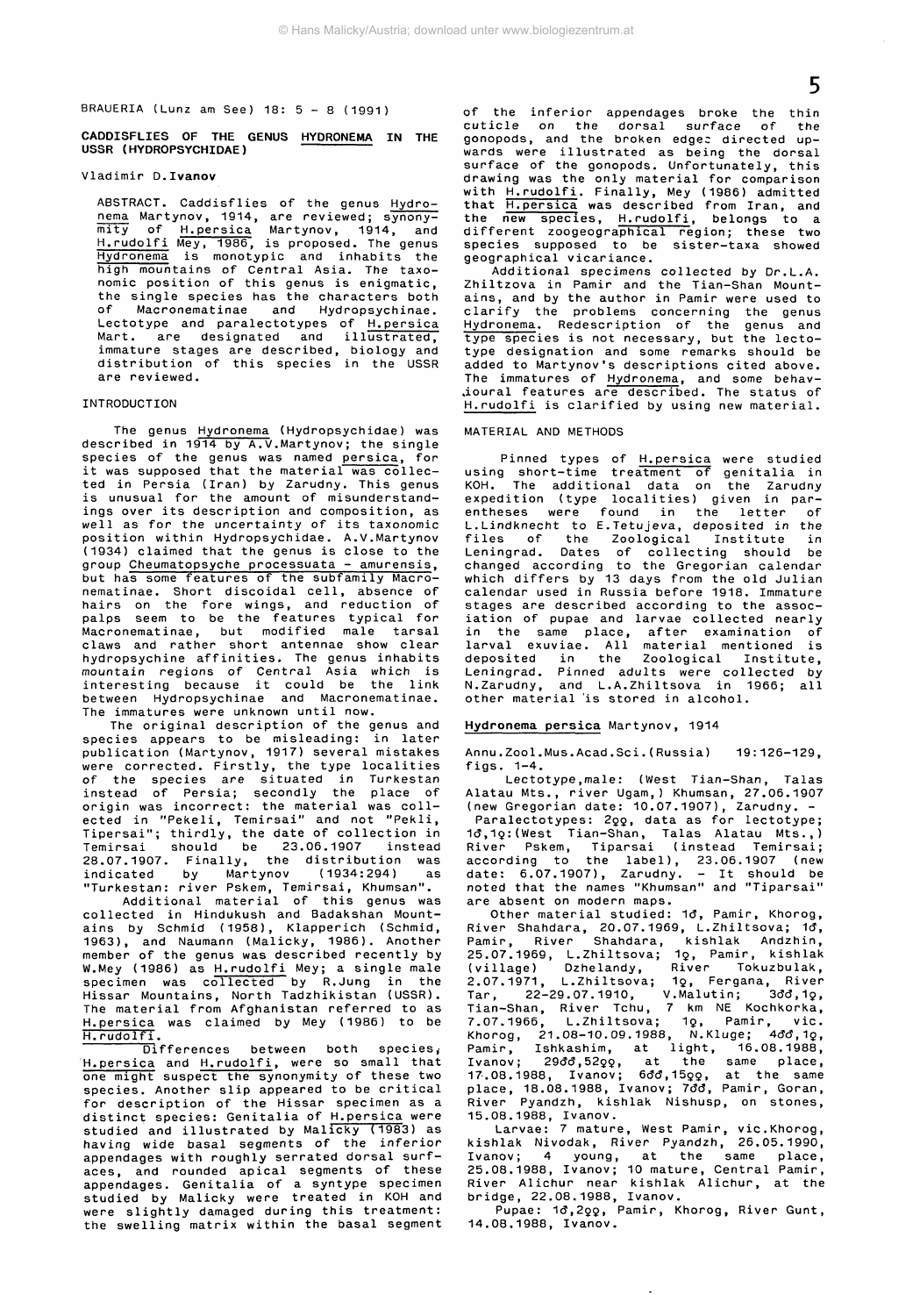# 6

# MORPHOLOGY AND TAXONOMY

Genitalia of the male type specimens (lectotype and paralectotype) are shown in figs. 1-8. Small asymmetry is visible on segment X of the lectotype: terminal processes have different orientation, and this segment is slightly distorted. Inferior appendages are normally turned dorsad. Genitalia of lectotype were illustrated in the descriptions by A.V.Martynov; that of paralectotype were shown on the drawings in Malicky (1983:107) referred to by Mey (1986). Orientation of the genitalia affects the visible proportions (Malicky, 1988); thus, the apical parts of raised inferior appendages look very wide in the dorsal views shown in Martynov (1914) and Malicky (1983) in relation to the length of these parts; posterior view (fig.6) shows these structures much more slender and elongated. They have dorsomedial areas of desclerotization at the ends. The apical segment of the inferior appendages was shown by Martynov (1914, 1934) to be cut at the end. Contrary to Martynov's descriptions, the aedeagus is not thin. Living adults have a very characteristic appearance, with their whitish wings, blackish heads and thoraxes covered by a thin wax layer.

Variations in the material studied were very prominent. The uncertain number of fore tibial spurs was mentioned by Martynov as "(1)"; fore leg spurs are short, "tuberculus-like" (Martynov 1934:294), and sometimes absent. The same appears to be true for the hind tibial spurs of Pamir material: basic number seems to be 4, but all variants to 2 were observed. Sometimes the same specimen had one hind leg with 4 and the other with 2 spurs. Some specimens in the same population (Ishkashim) had processes of segment X more slender that in the type specimens, and the basal segment of the inferior appendages slender and cut at the apex. Variations of the apical part of the aedeagus were also observed: inferior apical lobe is usually longer than apical dorsal lobe, but sometimes it is about half the length of the dorsal structures. In the type specimens, these inferior lobes are short. Appearance of the apical processes of segment X depends of their shape and orientation; sometimes small additional subapical teeth are visible on the processes in question. Discoidal cell is .<br>variable in fore wings, sometimes it is open in fore as well as in hind wings. Apical part of CuP is separated often from the following vein apex at the fore-wing margin.

The comparison of H.rudolfi and H.persica, including the range of variations and differences in proportions caused by orientation, confirms the identity of these two species. The main diagnostic feature, the shape of the inferior appendages, is the same in both species. Other distinctions appear to be within the range of variation. Thus, H.rudolfi Mey 1986 should be recognised as the junior synonym of H.persica Martynov 1914.

Female genital structures of this species have not been described before. Female terminalia are very characteristic, they are shown on fig.9. Large cavities on the sides of segment IX seems to accept the enlarged apical parts of basal segments of the male inferior appendages during copulation.

Antennal and postocular head warts are reduced in both sexes, and there are prominent protuberances between the antennae bearing frontal warts, especially in the males (figs.10,11) . The considerable reduction of head occipital warts and medial

pronotal warts is noticeable in females. Sexual dimorphism is most prominent in the antennae: those of males are longer than the body, with very thin segments. Antennae of females are very short, not reaching further than the middle of the fore wing, since the terminal segments of female antennae are shortened. The degree of development of palps is different in both sexes and corresponds to that of the antennae.

#### PUPAE

Pupal shelter is usual for Hydropsychinae, being constructed from particles of sand roughly fastened together, with a silken transparent underlayer. Pupae show the same sexual dimorphism as imagines, both in antennae and in palps. Anal protuberances are stout, with terminal notches (fig. 19). Wing vestiges are slender, whitish in the mature pupa. Structures of dentate locking sclerites of the pupae are characteristic (fig. 21): there are tiny rounded fore segmental plates on segments II - VIII, one pair of elongated transverse hind segmental plates on segment III, and a pair of reduced such plates on segment IV. General coloration of the mature pupae is dark brown except for the lighter wings and abdominal pleura. Pupal mandibles are well developed (fig. 20).

#### LARVAE

Structures of mature (figs. 12 - 18) and immature larvae are similar. Length up to 17 mm. Head short, rounded, blackish-brown with light spots around the eyes, and light brown pattern on the frontoclypeus. Dorsal sclerites on pro- and mesonotum dark brown, on metanotum light brown; legs, ventral and lateral thoracic sclerites brownish. Mandibles asymmetrical, left one with the teeth at the apex only. The area of transverse stridulatory ridges on the head is long and narrowed behind. A pair of very large subdivided posterior prothoracic sclerites and forked prothoracic trochantin show hydropsychinae affinities, as well as the structure of abdominal gills and prolegs. Ventral sclerotizations on segment IX with caudal incisions. Chaetotaxy is very distinct: dense long whitish pubescence on dorsolateral parts of the head and very short pubescence on the mesonotum; short stout obtuse cylindrical spines on head and dorsal thoracic sclerites. Long normal setae are not numerous. Abdominal chaetotaxy: long flattened pointed setae on all parts of segments and short small triangular scales with serrated wide apexes on tergal parts. Branches of the abdominal gills tend to form pectens on the external surfaces. Structure of legs as in Hydropsychinae. Retreats are normal for Hydropsychinae.

#### BIOLOGY

The larvae of these insects live in the large rivers on high mountain on stony bottoms in turbulent parts of the flow at heights from 1150m (Schmid 1963) to 3600m (Alichur). Adults were observed in flight near the shore of River Pyandzh, where males sometimes flew close to the water near large stones at midday. The main activity of these caddisflies begins after sunset; in complete darkness, males and females are attracted by light sources, but the flight activity period is very short and finishes before midnight. The flight season seems to be extremely short; emergence take place at different periods accoring to the weather, altitude, and geographical position. In Pamir, adults were observed by the author during four days, but the main activity seemed to be on one night only. Such short periods of emergence make these insects rare in collections.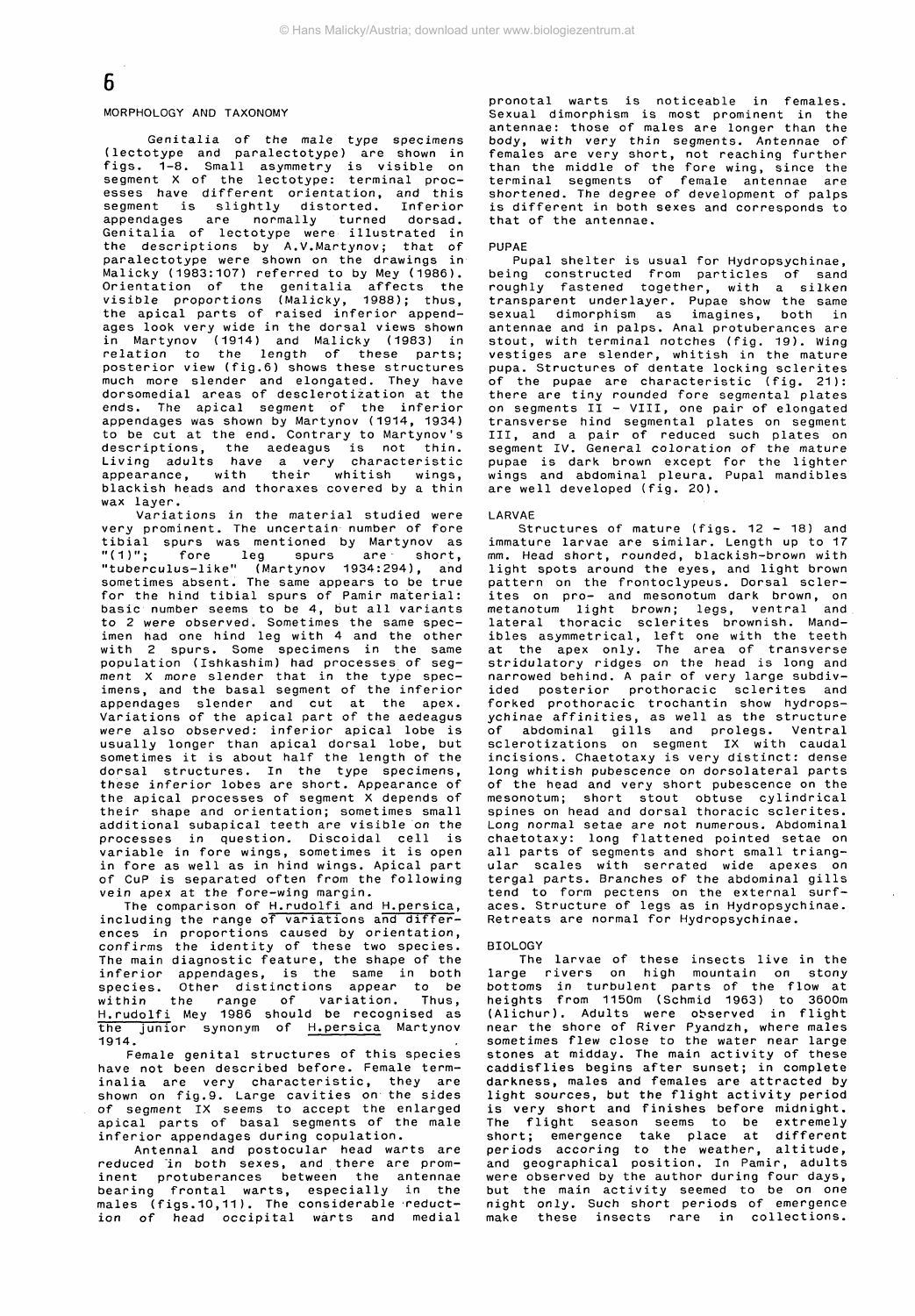Adults were not active after arrival at the light source. The species seems to be univoltine, with late summer emergence at higher altitudes.

#### PHYLOGENY

The phylogenetic position of the genus Hydronema is enigmatic. There is a mixture of hydropsychine and macronematine characters indicating the possible intermediate position of this genus. The supposed macronematine features are as follows:

1. Reduction of maxillary and labial palps, especially in females.

2. ? Antennae are thin and long in males, but much shorter in females.

3. Very thin pale wings with reduced, rare, easily shed surface hairs.

4. Prominent pale long pterostigma on the fore wings.

5. Transverse line of wing tip flexion on the fore wings.

6. Tendency to reduction of DC on both fore and hind wings.

7. Slender basal parts of Cu and PCu veins on fore wings.

8. Prominent locking fold in the postcostal field of fore wing and developed wing locking setae on the fore margins of hind wing.

9. Shortened and curved 3rd pteralia of the hind wing articulations.

10. Reductions of spurs on tibiae.

The hydropsychine features are as follows: 1. Male tarsi with brushes of hairs instead of outer claws.

2. Fore wings with row of setae along PCu on the inner surface.

3. Slender costal and postcostal fields of fore wing.

4. Relatively short mesoscutellum.

5. Long parapsid sutures on the mesonotum.

6. Genital structures resemble Cheumatopsyche processuata Mart, and related species, as suggested by Martynov (1934).

7. Larval fore trochantin forked.

8. Four anal vesicles in larvae.

9. Larval chaetotaxy with abdominal scales.

10. General appearance and retreats of larvae and pupae as in Hydropsychinae.

11. Anal protuberances of the pupae with apical notches.

12. Pupal mandibles well developed.

13. Antennae of pupae never wound around the

abdomen.<br>The taxonomic significance of these features and plesiomorph/apomorph conditions are not clear. The genus Hydronema was included by Martynov (1934) <del>în Hydrop</del>sychinae, and the immature stages confirm this position. Head warts, wings, and wing articulations have peculiar structures showing evolutionary trends to Macronematinae, but these structures are not decisive in treating this genus as an intermediate taxon.



7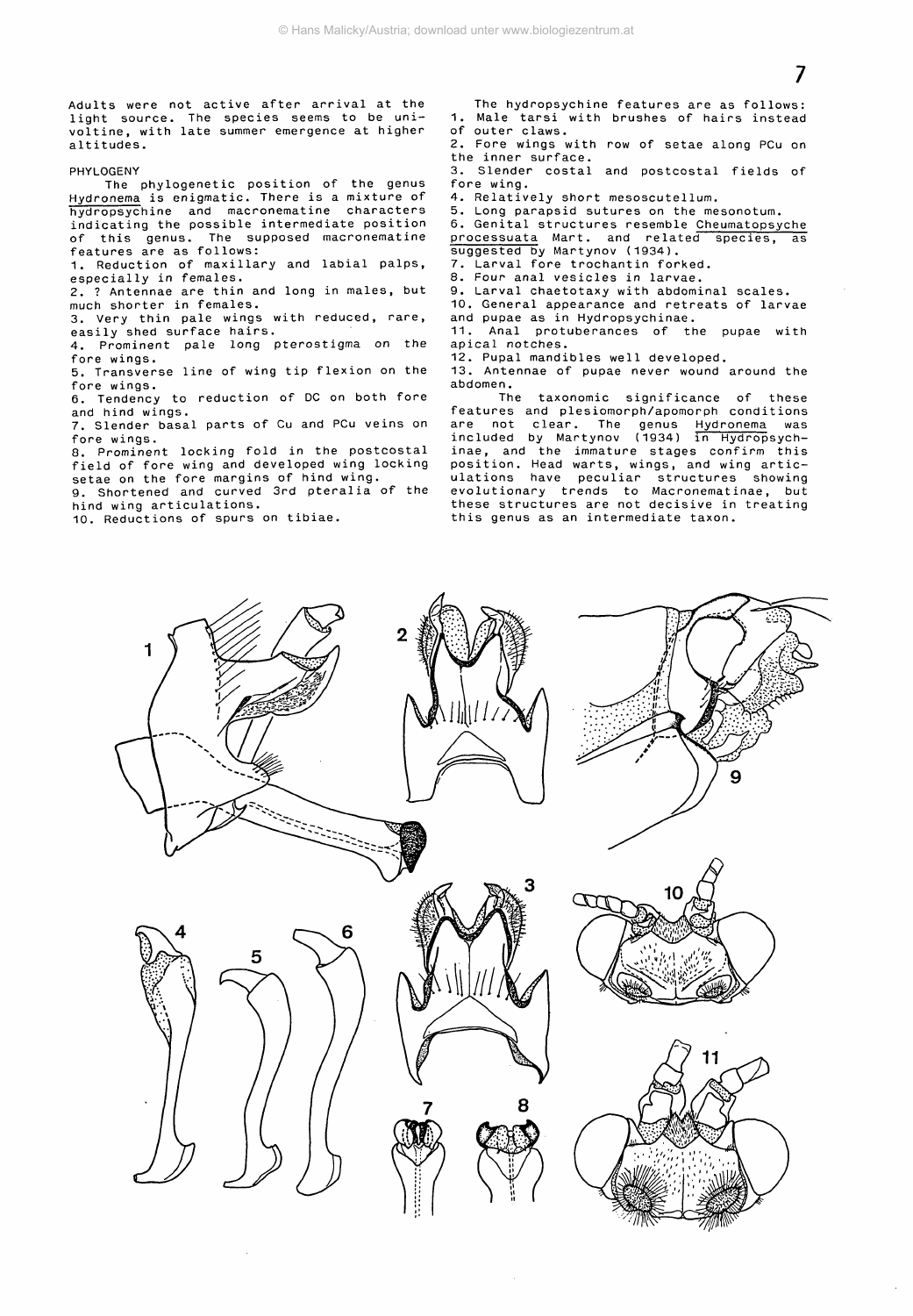**8**

Hydronema is a true Central Asian genus inhabiting Pamir, Hissaro-Alai, Hindukush, Badakshan, and Tian-Shan mountain systems. There could be some other members of this genus in the mountain regions of West China. The determination of the position of this genus in the family Hydropsychidae requires extensive comparative investigations.

**REFERENCES** 

- Malicky.H., 1983, Atlas of European Trichoptera. Junk Publ., The Hague: X+298. Malicky.H., 1986, Die Köcherfliegen
- (Trichoptera) des Iran und Afghanistans. Z.Arbgem.Öst.Ent. 38:1-16.
- Malicky.H., 1988, A comment on figuring three-dimensional structures. -Trich.Newsl. 15:21-24.
- Martynov, A. V. , 1914, Note on some new forms of Trichoptera from different localities. - Ann.Zool.Mus.Acad.Sei.(Russia) 19:126-129. (in Russian)
- Martynov,A.V., 1917, Trichopterological notes. – Ann.Zool.Mus.Russ. Acad.Sci.<br>22.45.46. (i.C.:::: notes. - Ann. Zool. N<br>22:15-16. (in Russian)
- Martynov,A.V., 1934, Trichoptera Annulipalpia I. - Tableaux analytiques de la faune de l'URSS, 13. Publ.Acad.Sci.URSS, Leningrad, 343 pp. (in Russian)
- Mey.W., 1986, Drei neue Köcherfliegen aus Mittelasien (Trichoptera).<br>Dteeb ent 7 N F - 22.65 70
- Dtsch.ent.Z.,N.F. 33:65-70. Schmid, F., 1958, Trichopteres du Pakistan. I.<br>- Tijd. Ent. 101:181-221.
- Tiju.Ent. 101:181-221.<br>bmid E 1062 Teisbest. Schmid.F., 1963, Trichoptères d'Afghanistan. Ann.Hist.-Nat.Mus.Nat.Hung.,Zool. 55:435-445.

Dr.Vladimir D.IVANOV, Department of Entomology, Faculty of Biology, Leningrad State University, Universitetskaya nab. 7/9, Leningrad 199034, USSR.

Fig.1. Male genitalia of Hydronema persica, lectotype: lateral view, Teft inferior appendage omitted. Fig.2. The same: segments IX-X, dorsal view. Fig.3. Paralectotype, male: segments IX-X, dorsal view. Fig.4. The same: left inferior appendage, dorsal view showing broken area. Fig.5. Lectotype, right inferior appendage: ventral view. Fig.6. The same: caudal view.<br>Fig.7. Lectotype, aedeagus: Lectotype, dorsal view of the apex. Fig.8. The same: ventral view.<br>Fig.9. Female paralectoty paralectotype, genitalia, lateral view. Fig.10. Female, head: dorsal view. Fig.11. Male, head: dorsal view. Fig.12. Mature larva', head, thorax and 1st abdominal segment:<br>dorsal view, surface view, surface<br>tures are shown microstructures separately.<br>Fig.13. Larva, head and prothorax: ventral view. Fig.14. Larva, labrum: dorsal view. Fig.15. Larva, mandibles: dorsal view. Fig.16. Larva, abdominal gill: caudal view. Fig.17. Larva, abdominal segment X: ventral view Fig.18. lateral view. Fig.19. ventral view. Fig.20. Larva, Pupa, Pupa, right ventral , anal end of abdomen : right and left proleg: mandibles: dorsal view. Fig.21. Pupa, abdomen: dorsal view.